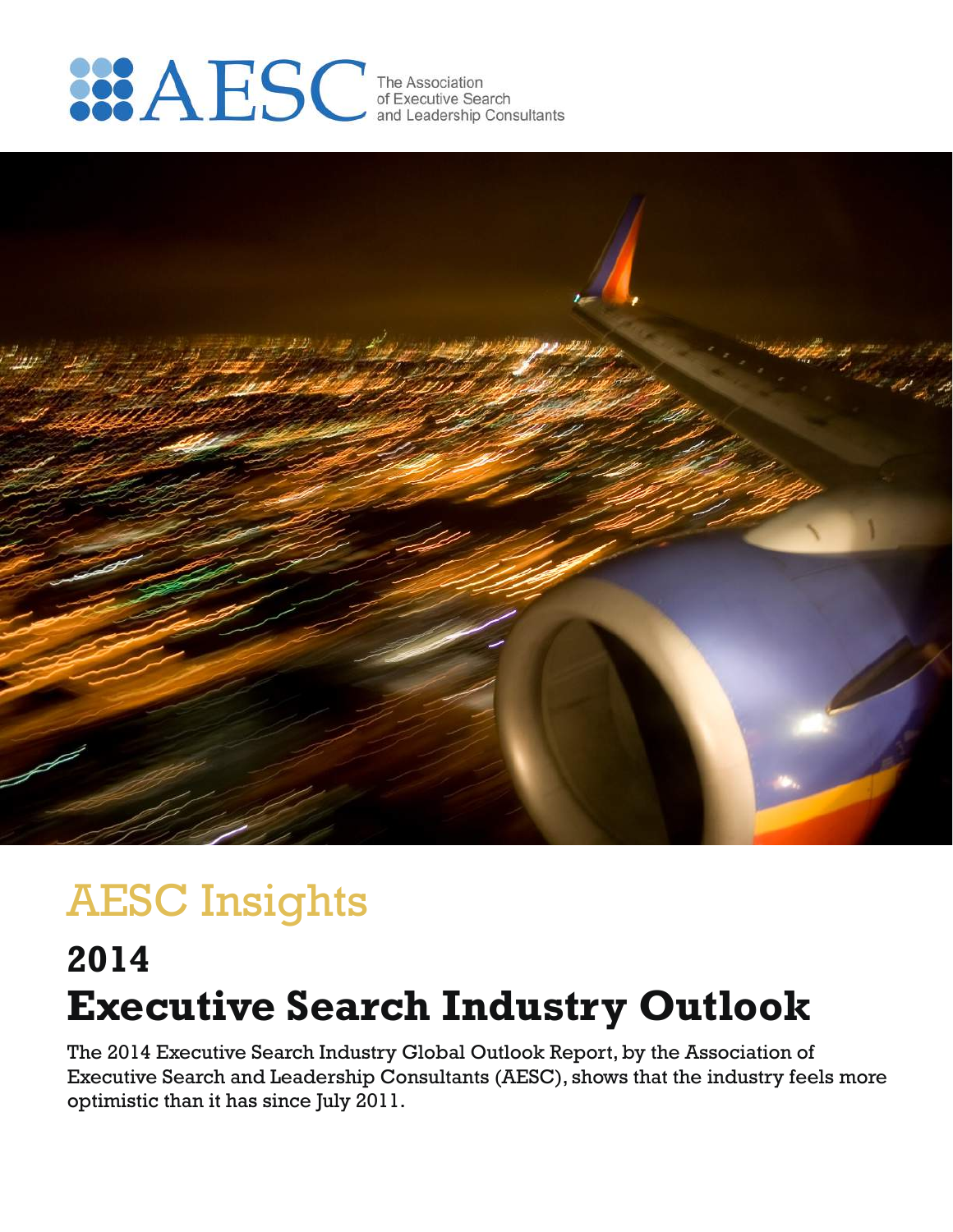

#### About The Association of Executive Search Consultants

The Association of Executive Search Consultants (AESC) is the worldwide professional association for the retained executive search industry. The AESC promotes the highest professional standards in retained executive search consulting, broadens public understanding of the executive search process, and serves as an advocate for the interests of its member firms. For more information, or to download the AESC Code of Ethics and Professional Practice Guidelines, please visit www.aesc.org.

#### About BlueSteps.com

BlueSteps.com is an online career management service for global senior executives. As an exclusive service of the Association of Executive Search Consultants (AESC), BlueSteps enables senior executives to make their career profile accessible to over 8,000 retained executive search professionals in more than 75 countries who are members of the AESC, and use the database as an additional resource in their candidate and source identification process. BlueSteps members can stay informed of executive job market trends and news via the BlueSteps Career Library and Blog, and use a variety of tools and resources to facilitate the successful management of their executive career path. For more information, please visit www.BlueSteps.com.

### About Executive Search Connect

The AESC also offers www.ExecutiveSearchConnect.com, a service for the HR community offering industry information and tools to assist with senior executive recruiting, including access to the AESC membership directory.

Association of Executive Search Consultants 425 Fifth Avenue, 4th Floor New York, NY 10016 Phone: 1 (800) 363-1207 Email: marketing@aesc.org Web: www.aesc.org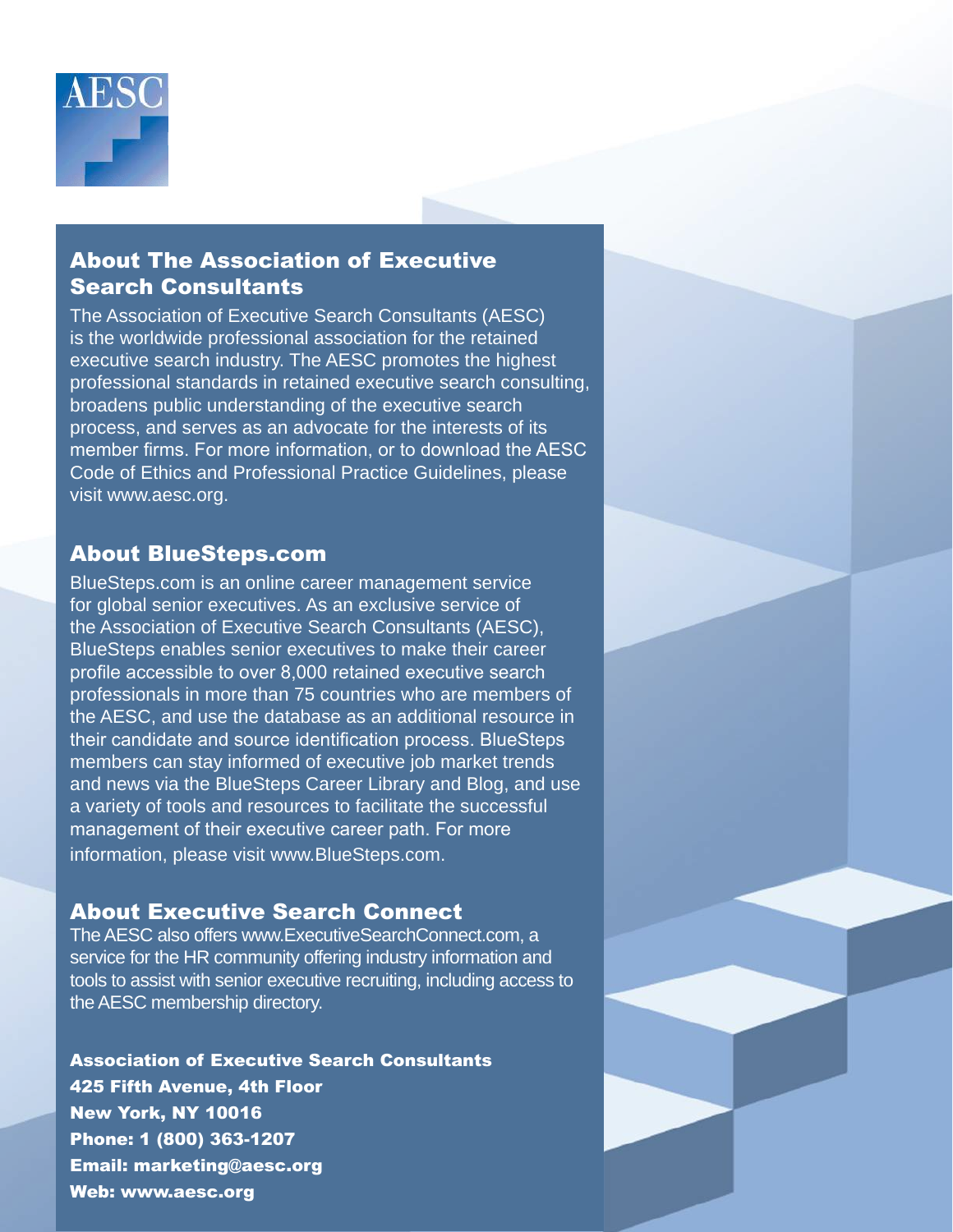# 2014 Executive Search Industry Global Outlook Report

#### Contents:

- **Page 4: Executive Summary**
- **Page 6: Executive Search Industry Outlook**
- **Page 7-9: Business Performance**
- **Page 10-12: Senior Talent Shortage**
- **Page 13: Survey Demographics**

**Page 14: AESC Executive Search Industry Outlook vs. BlueSteps Executive Job Market Outlook**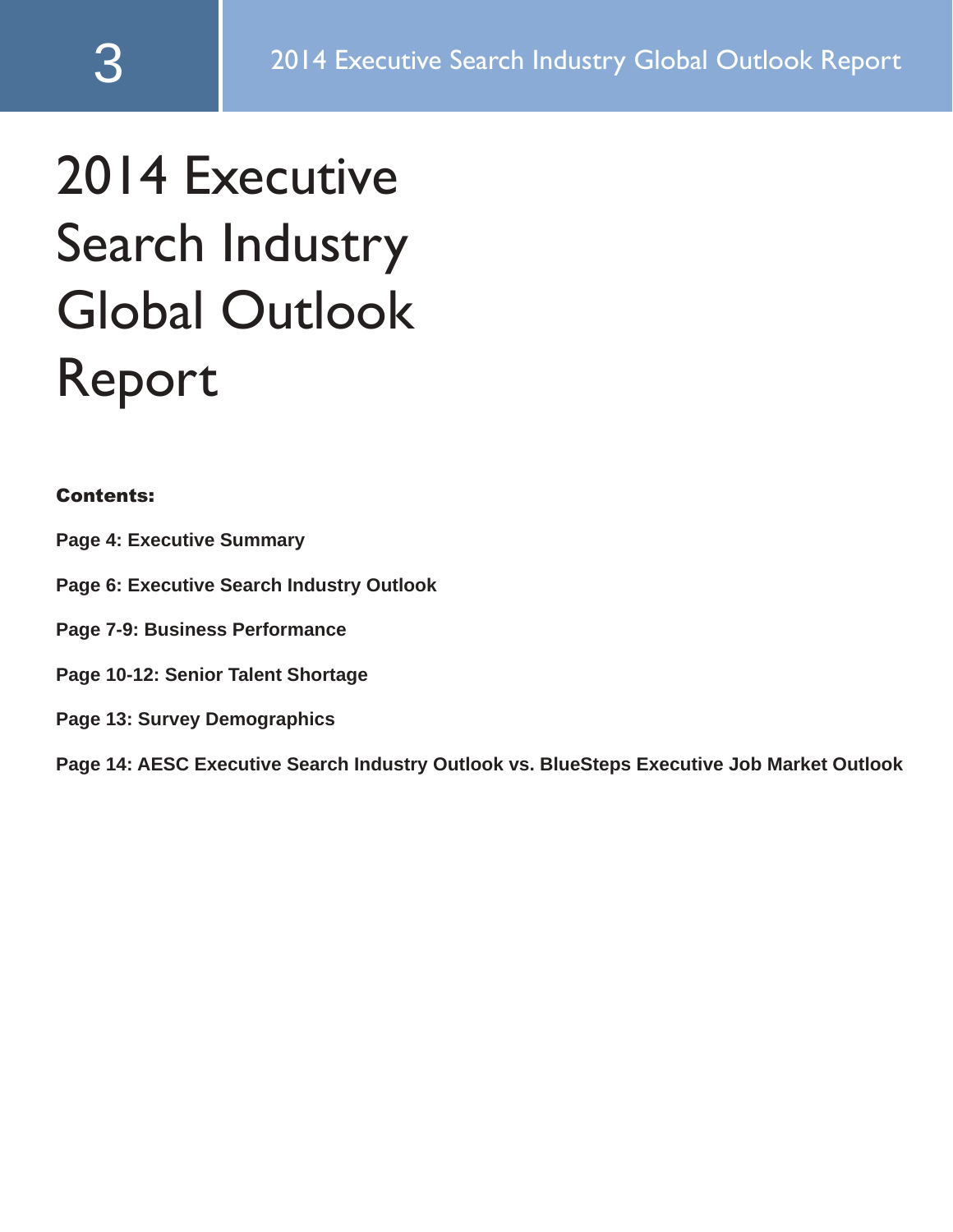## **Executive Summary**

The 2014 Executive Search Industry Global Outlook Report was conducted in December 2013 and received 169 responses from AESC members worldwide, including 43% from the Americas, 34% from EMEA and 23% from Asia Pacific.

#### **Outlook Among Executive Search Consultants Reaches 42-Month High**

The 2014 Executive Search Industry Global Outlook Report, by the Association of Executive Search Consultants (AESC), shows that retained search consultants feel more optimistic than they have since July 2011.

Almost two-thirds (64%) of respondents feel positive about the industry for the first six months of 2014, compared to 29% this time last year and 35% in July 2013. One third of respondents (33%) have a neutral outlook for the first half of 2014, meaning that only 3% do not feel positive about the next six months – the lowest percentage of negative responses since the AESC started surveying members' outlook in 2008.

This industry-wide optimism is even higher when respondents consider the fortunes of their own firms, with 68% holding a positive outlook and 29% with a neutral outlook. Indeed, 63% of those surveyed expect to see an increase in annual revenue for 2014, while only 4% expect their revenue to fall. The remaining 33% expect their revenue to remain consistent. Of those members who anticipate an increase in revenue, almost half (48%) believe that the increase will be between 10-19%.

This confidence is likely to affect retained search firms' hiring plans, as more respondents said they plan to hire more consultants (39%) and researchers (24%) than to maintain the same number of consultants (20%) and researchers (12%).

Peter Felix, AESC President, commented: "The results of our Outlook survey are most encouraging and indicate that, in spite of continuing volatility in some regions and sectors, nevertheless there is real evidence of organizations thinking more strategically and looking ahead with a positive mindset. Senior management appointments are one of the key focal points as boards and top management evaluate the future and consider whether they have the right people in the right jobs.

"Globalization, digital transformation and industry restructuring are amongst those strategic forces that are changing the corporate landscape and are presenting new challenges on a continuing basis. Combined with an increasingly mobile executive market with executives anxious to find new opportunities after five years of moribund compensation growth and cost cutting pressures it is likely that a new phase in the War for Talent will now develop.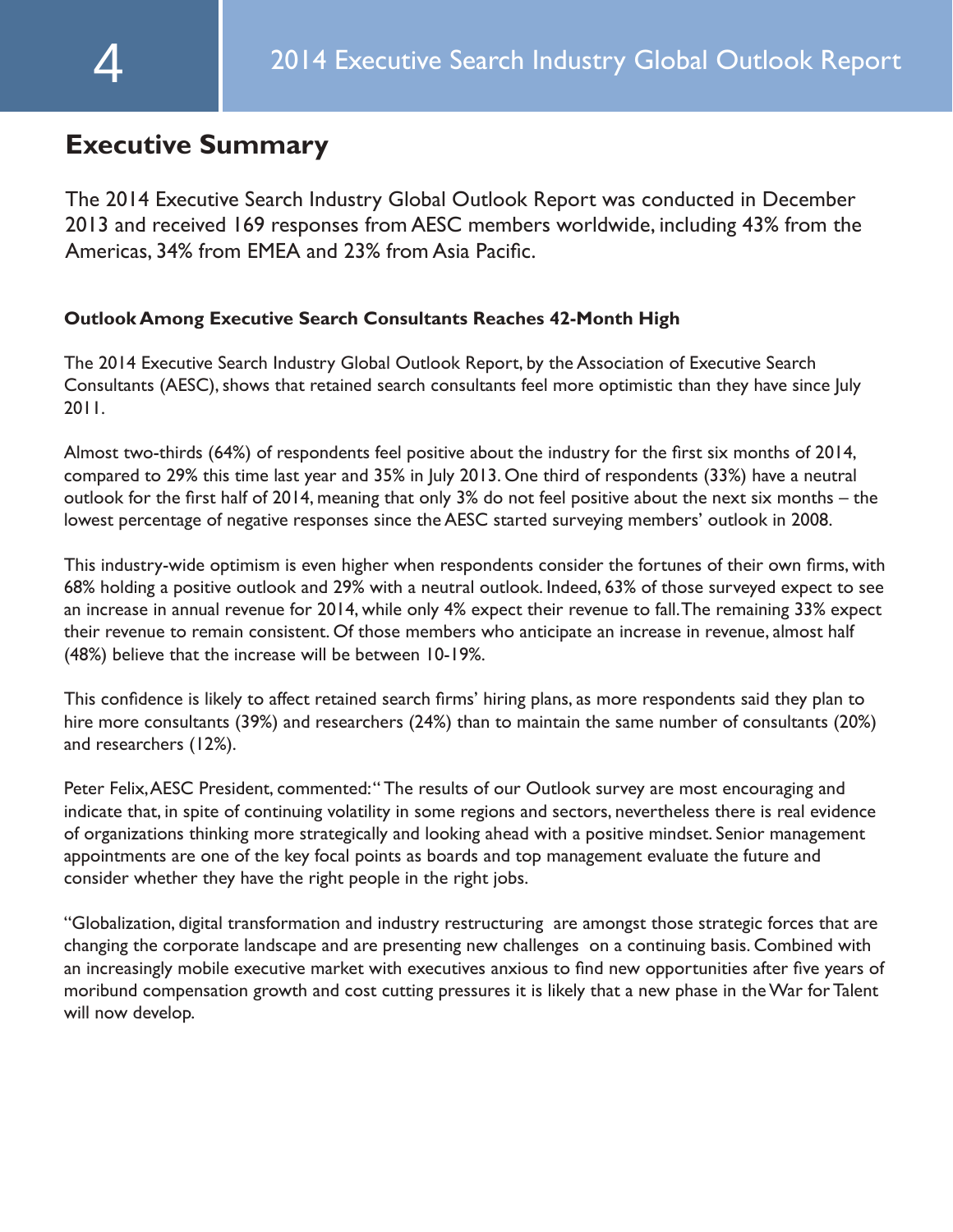"Not least of all this will be fed by the megatrends of the demand from new markets around the world, the major demographic shifts now biting to an unprecedented extent as the Baby Boomers finally want, and can afford, to retire and the desire by many corporations to feed their succession pipelines. This new wave of optimism by our members firms in the level of client demand for senior executives is a leading indicator of renewed confidence, especially in North America, but also in other parts of the global economy."

#### **Senior Executive Talent Shortage**

Similar to the results of the mid-year outlook survey in 2013, the top three regions that are expected to experience the greatest talent shortage are China, Brazil and Africa, while the USA crept up from seventh to fourth. The functions that are expected to see the greatest shortage of talent are General Management/ CEO/COO, Business Development and Board of Directors.

The expectation that candidates will be willing to move has increased by 6% since July 2013 to 35%. A further 31% believe that candidates will move position if there is sufficient professional and financial security offered in the new position. Only 2% of respondents think that candidates will be less willing to move in the next six months.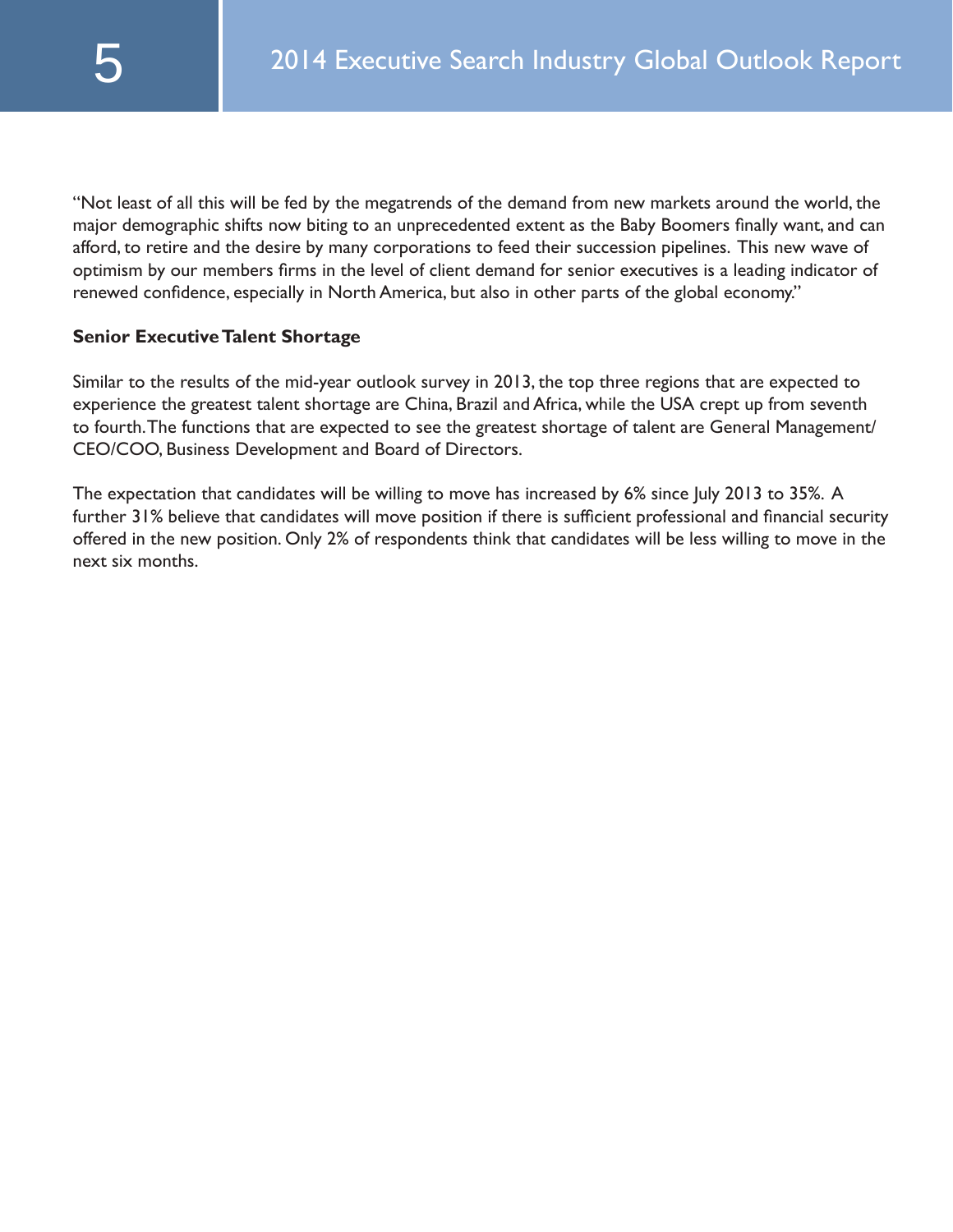## **Executive Search Industry Outlook**

Global: 64% of executive search consultants surveyed hold a positive industry outlook for the executive search business at the end of 2013. The remaining 33% are neutral and 3% negative in their industry outlook for the first half of 2014.



End '08Mid '09End '09Mid '10End '10Mid '11End '11Mid '12End '12Mid '13End '13

The feedback was even more optimistic when respondents were asked about their outlook for their own firm, with 68% feeling positive, 29% feeling neutral and only 3% feeling negative.

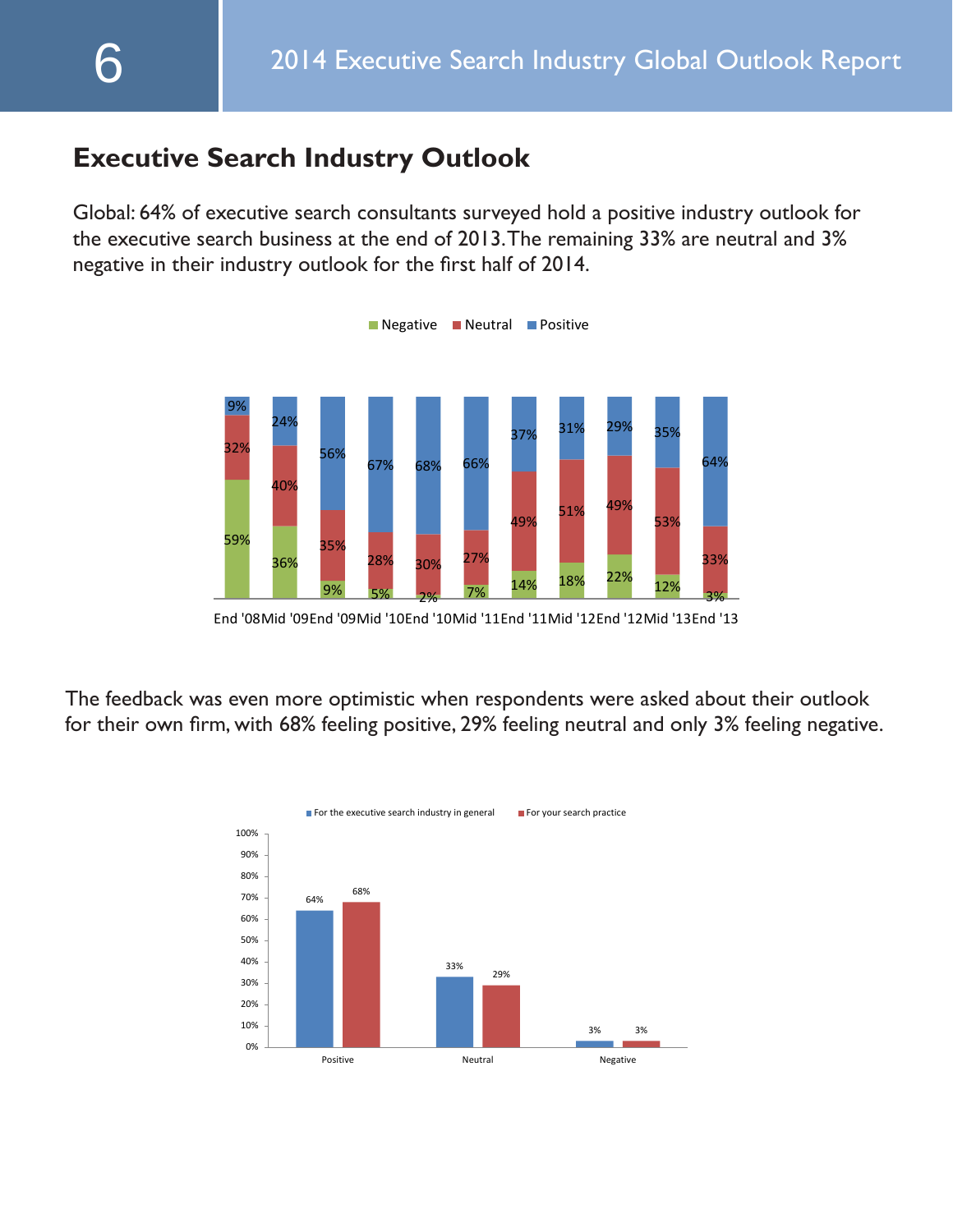## **Business Performance**

63% of respondents anticipate an increase in annual revenue for 2014, compared to 2013. One third (33%) expect revenue to stay the same, while 4% expect a drop in revenue. At the end of 2012, 44% expected to see an increase in revenue, while 15% expected a decrease.

**Do you expect your annual revenues to increase, decrease** 



The majority of those who expected revenue to rise anticipate an increase of 10-19%.



**By what percentage do you anticipate your annual revenue will rise during 2014?**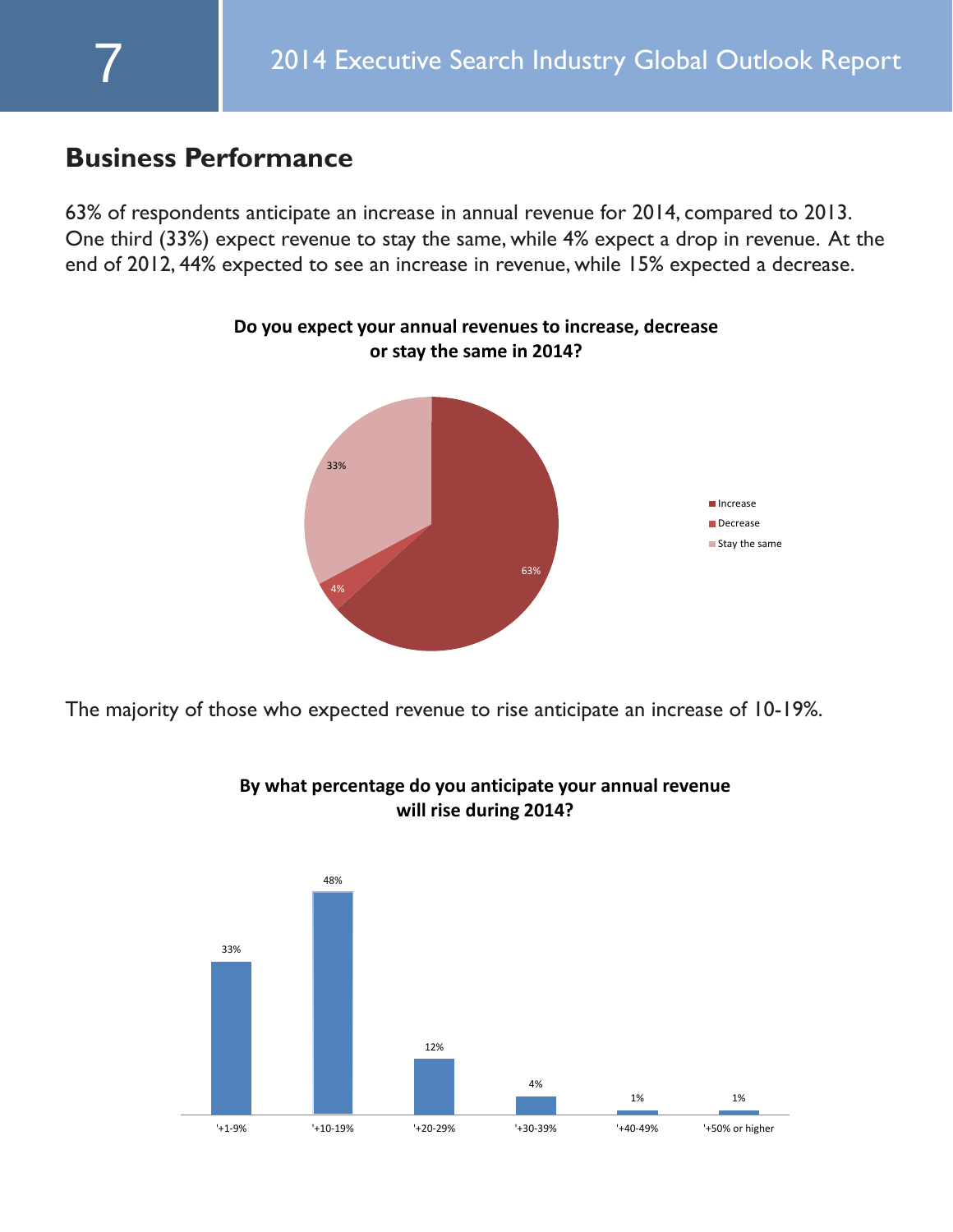Almost two-thirds of respondents expect their fee per assignment to stay the same during the first half of 2014, while 33% anticipate an increase.

> **Do you expect your fee per assignment to increase, decrease or stay the same during the first half of 2014?**



More firms plan to hire new consultants (39%) or researchers (24%) in the first half of 2014 than to keep the same number of consultants (20%) or researchers (12%). Only 1% plan to downsize.



#### **What are your firm's hiring plans for the first half of 2014?**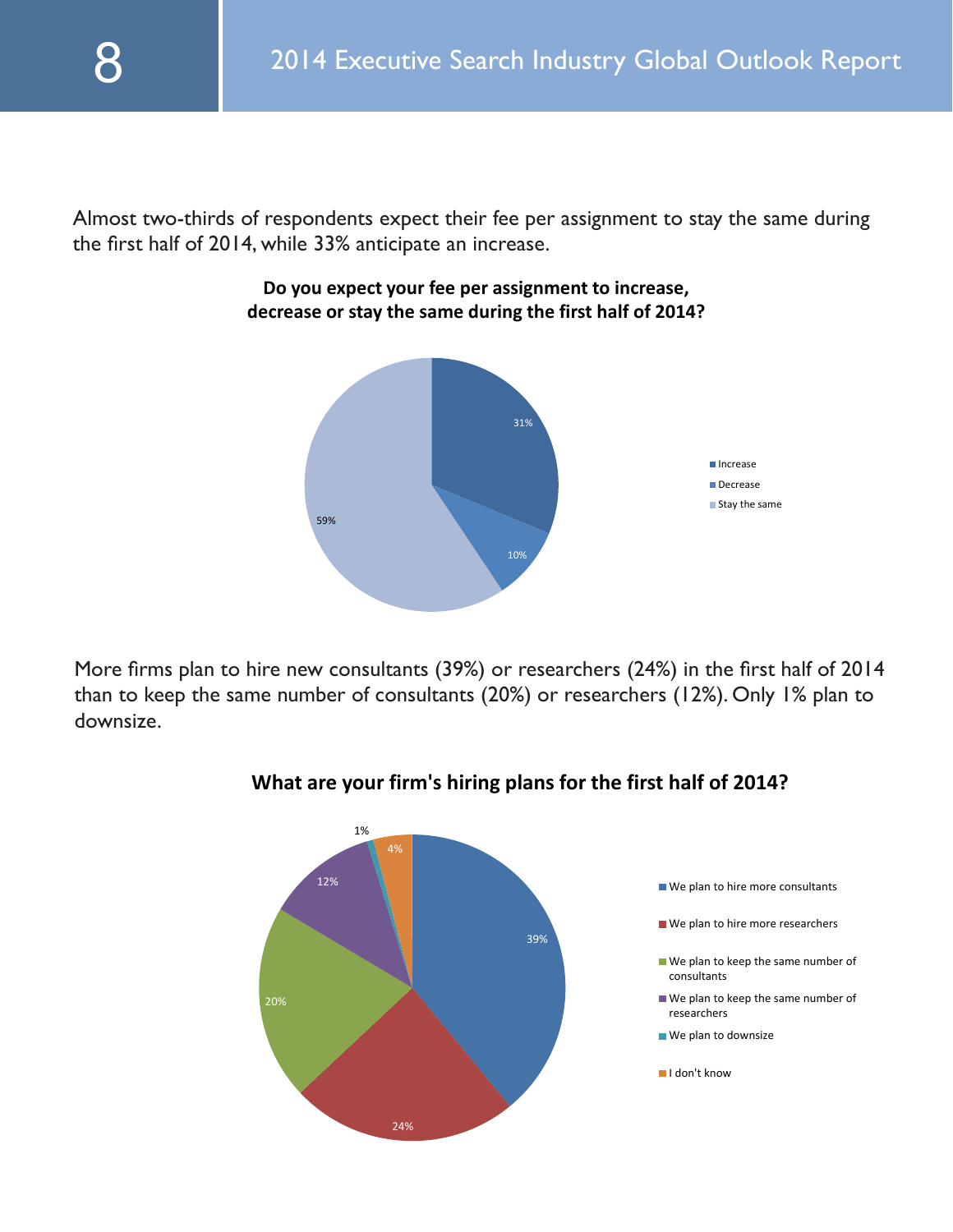The majority of respondents intend to improve business performance by buiding stronger relationships with their clients. Other answers included: acquiring more clients, elevating the brand visbility, business development, and offering more value-added services.



#### **In which ways are you looking to improve your business performance in the coming year?**

The most popular response was that respondents hope to increase the speed to placement while maintaining quality. Other responses included: provide market insights to help clients manage their organizations better, continue to build a more consultative relationship with clients and introduce greater product flexibility.



**In which ways are you looking to better service your clients in the coming year?**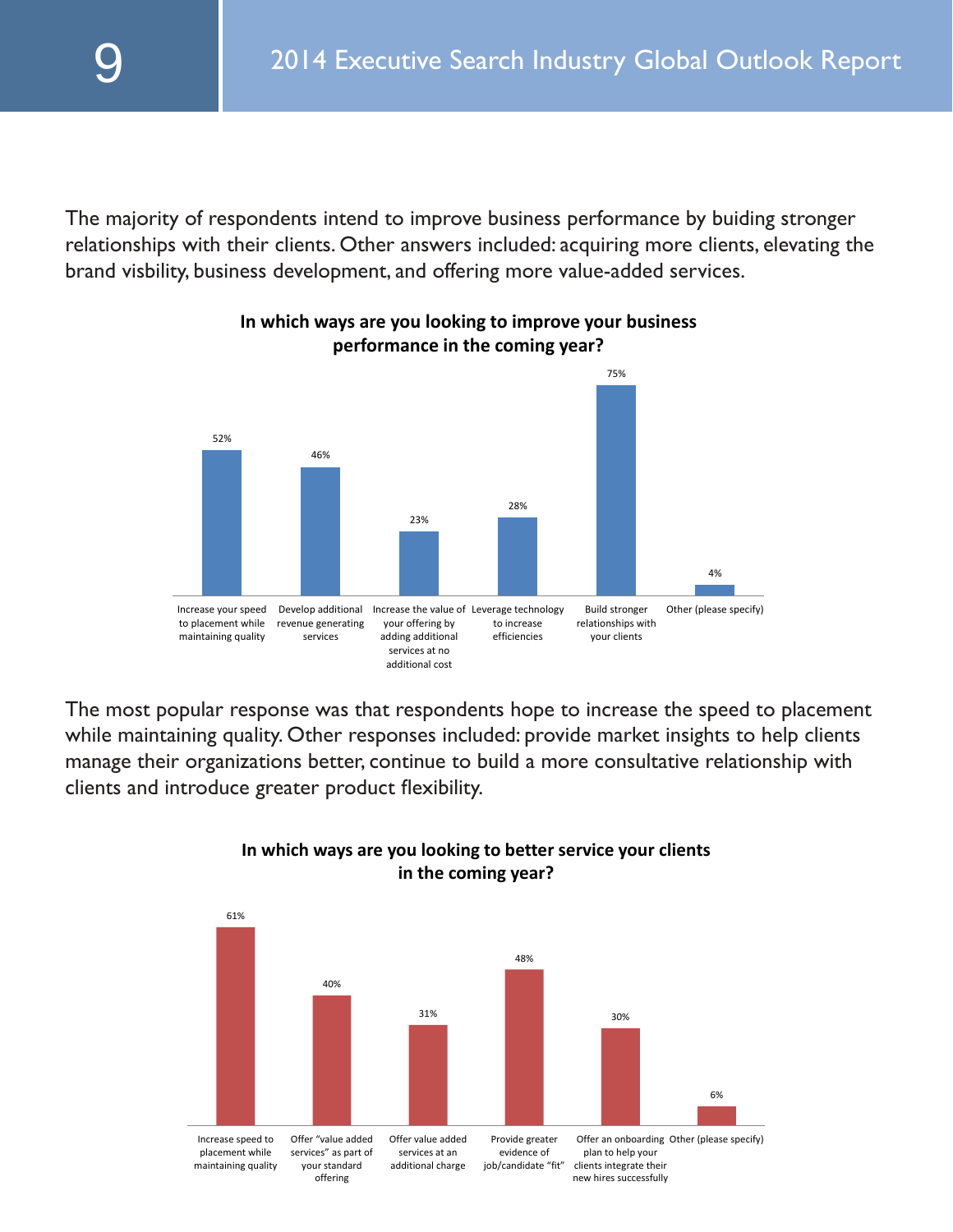## **Senior Talent Shortage**

Our respondents expect to see the greatest growth during the first half of 2014 in the manufacturing sector, making a jump from third in July 2013. Back then the two sectors which topped the table of expected growth were energy / natural resources and healthcare / life sciences which take up second and third place respectively.

In addition, the financial services sector rose from seventh to fourth. In the last year, this sector's percentage has increased from 15.6% to 24%.

## **In which SECTORS do you expect to see the MOST GROWTH in the first half of 2014? (choose up to three)**

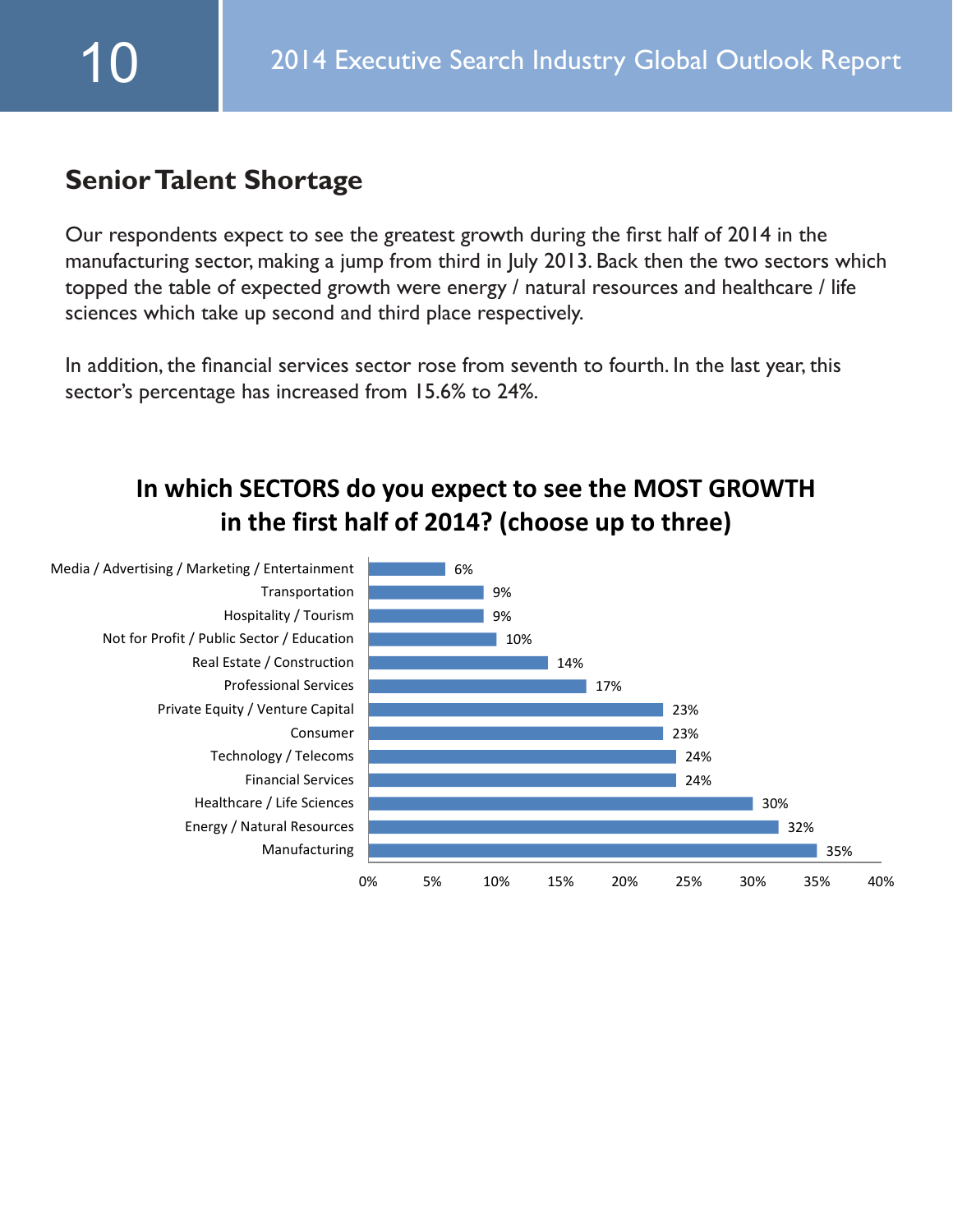China, Brazil and Africa are expected to see the greatest shortage of talent during the first half of 2014, which is consistent with the findings of the last two outlook reports.



Similarly, the general management / CEO/ COO, business development, and board of directors roles have all been considered as the functions with the greatest shortages of talent for the last two outlook reports.



#### **Which of the following functions do you think will see the greatest shortage of talent in the first half of 2014?**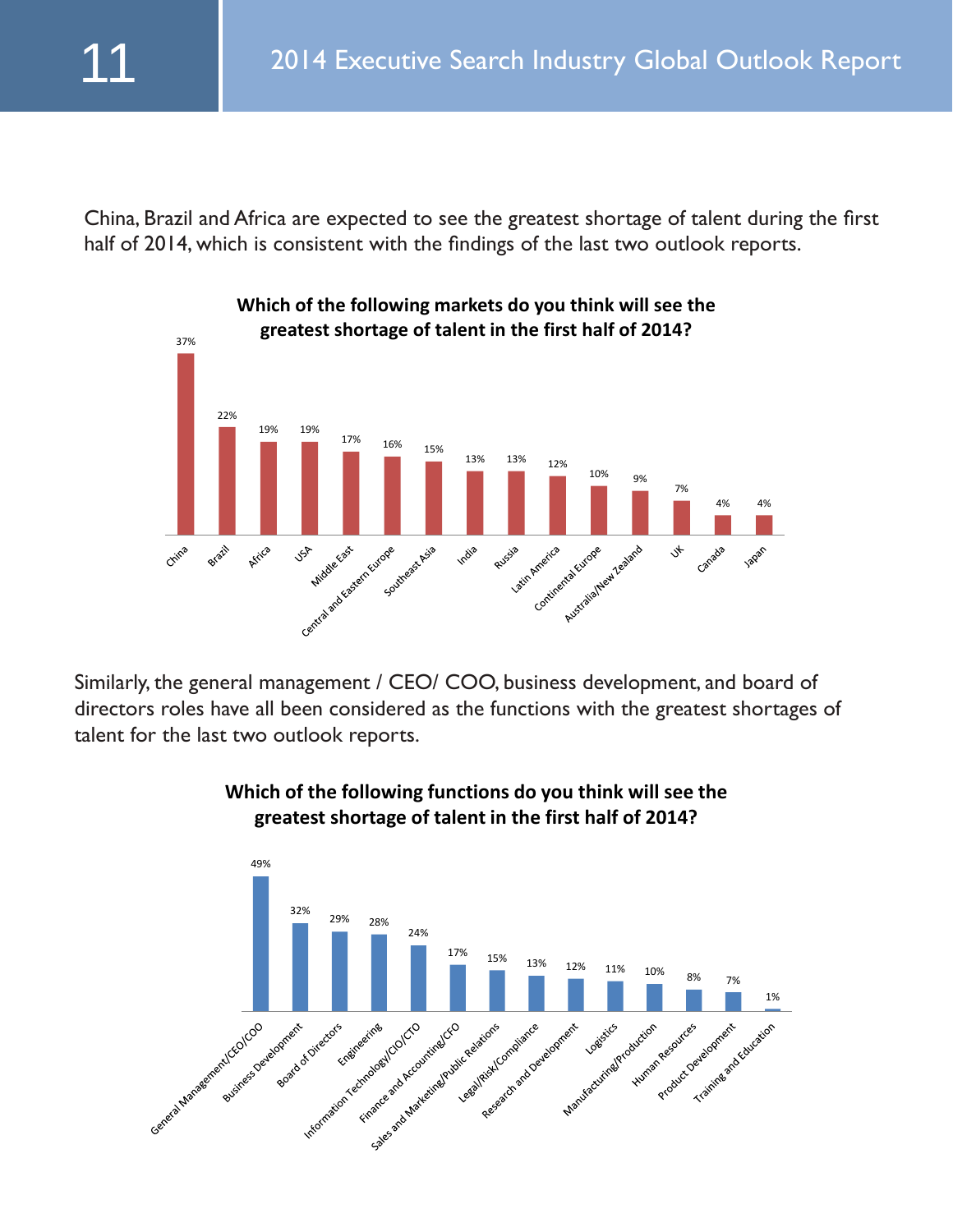More than one third of respondents think that senior executives will be willing to make a move in the first half of 2014.



**How willing do you think senior executives will be to make a move in the first half of 2014?** 

While compensation plays a key role in a candidate cosidering a new position (as the second most popular answer), our respondents felt that most candidates are more likely to consider a new role if there is increased responsibility. Other responses include: lifestyle benefits or an opportunity to grow a business.



## **What benefits do you think will most entice senior executives to consider a career move in the first half of**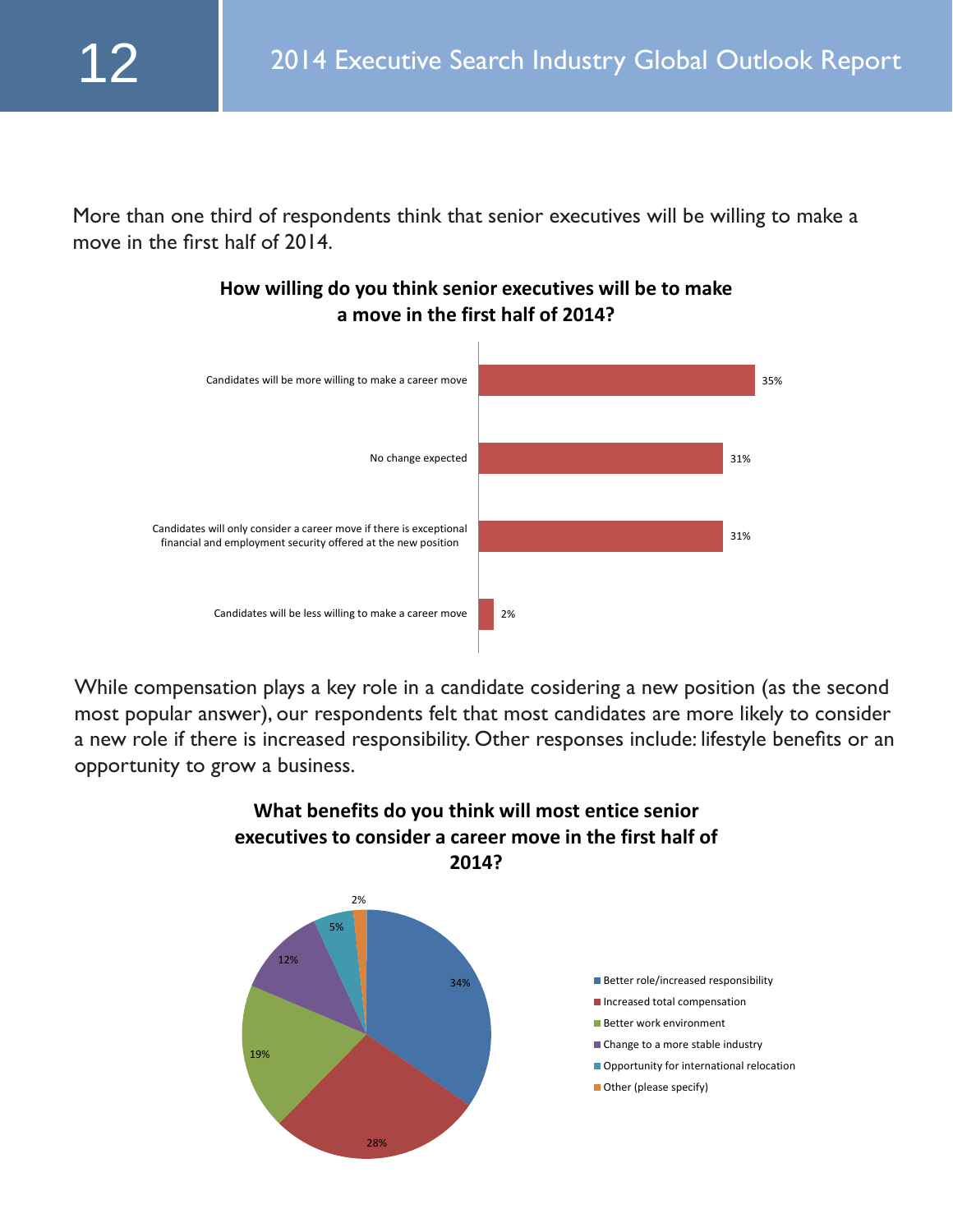## **Survey Demographics**

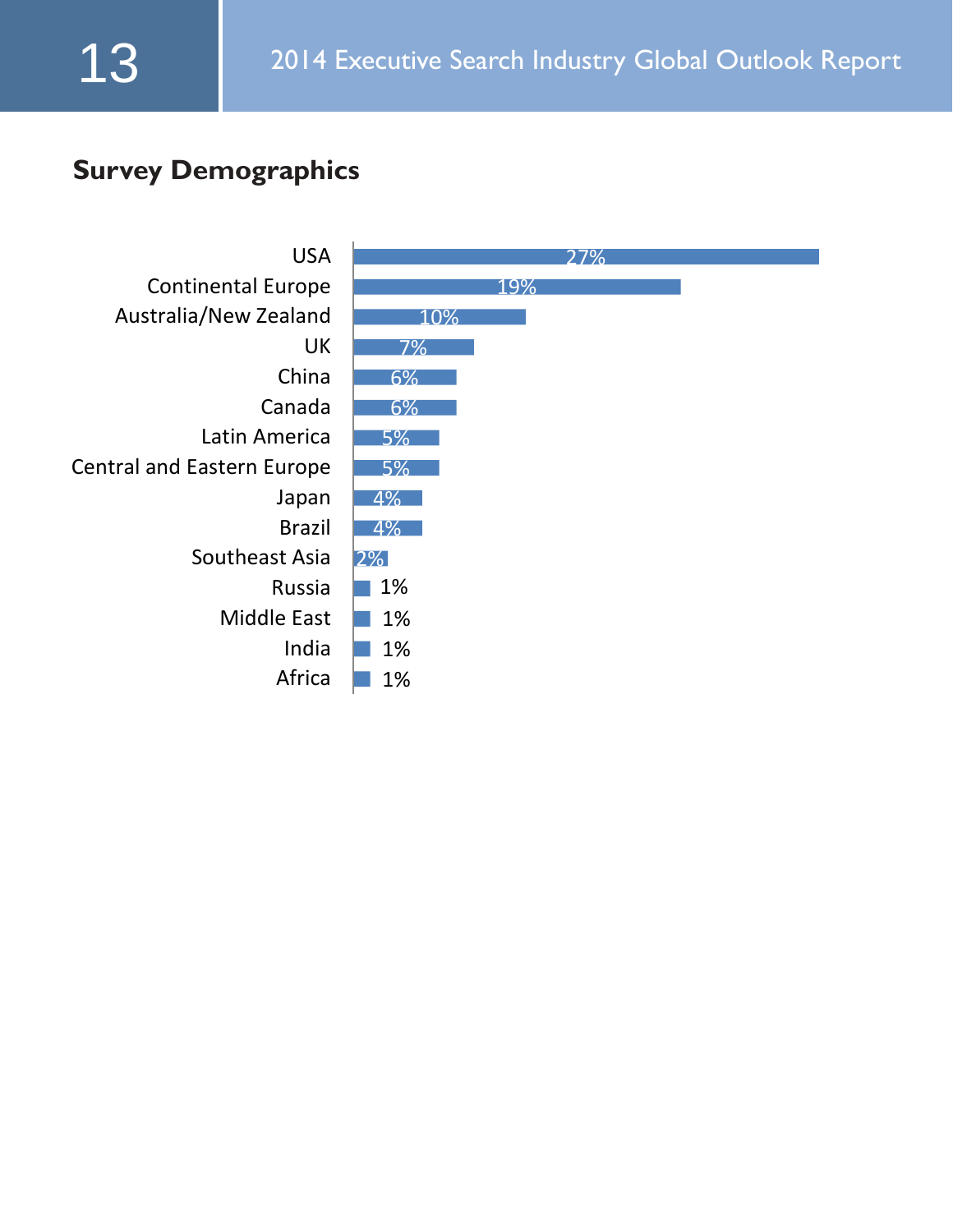## **Executive Search Industry Outlook vs. Executive Job Market Outlook**



tive Job Market Outlook (508 responses from BlueSteps members worldwide in December 2013) to the AESC Executive Search Industry Outlook, it is apparent that the majority of both executive search consultants and senior-level executives have a positive outlook for 2014. Similar to the results of this AESC Outlook Report, executives' outlook for 2014 is much more positive (+15%) than for 2013.



both the AESC Executive Search Industry Report and the BlueSteps Executive Outlook Report, the results show that the outlook of search consultants and senior executives is closely aligned, although there may be a greater number of executives willing to consider a move than search consultants believe. While these results indicate that a large number of executives would consider a move, there are of course many factors that contribute towards an individual changing role.

*\*For AESC member data we combined the two data sets of 'Candidates will be more willing to make a career move' (35%) and 'Candidates will only consider a career move if there is exceptional financial and employment security offered at the new position' (31%) to create the total percentage shown in this chart.*